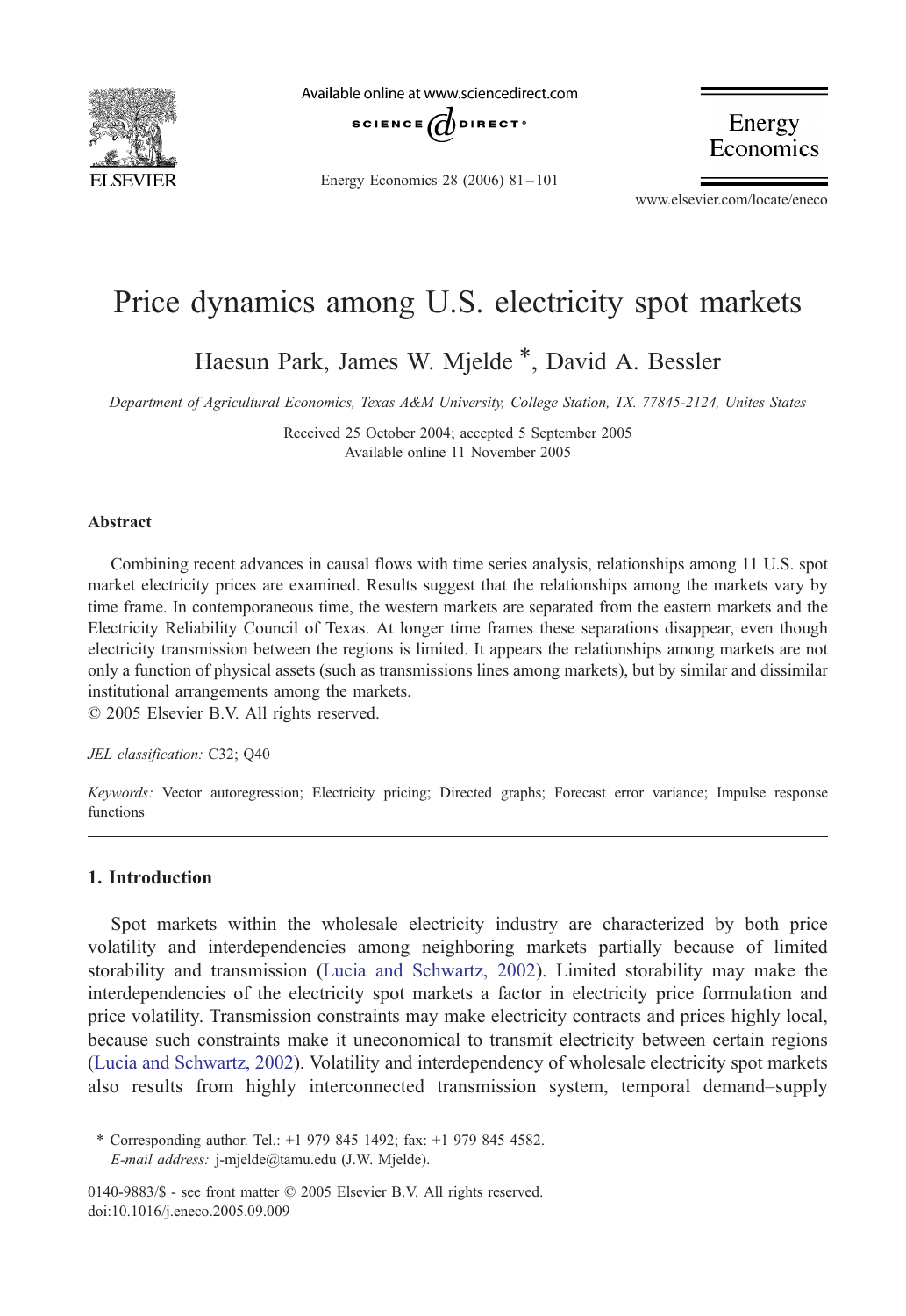imbalance, and transmission congestion. Accordingly, electricity prices may behave unlike any other commodity market ([Weron and Przybylowicz, 2000](#page--1-0)).

With utility retail sales amounting to more than 3% of the U.S. gross domestic product [\(White, 1996\)](#page--1-0), the electric power industry is vital to the economy. Historically, one of the most highly regulated sectors of the U.S. economy, the electric power industry has undergone many structural changes, such as restructuring and deregulation over the past decade. As a result, a more competitive market environment is developing. These market changes imply that price determination is more likely to be placed in the hands of the market than regulators. Analyzing spot market price discovery is important for decision and policy makers because of the structural change the industry is undergoing and the importance of the industry. The objective of this study is to characterize the dynamic relationships among 11 major electricity spot markets in the U.S. and to examine each individual market's role in price discovery. This study, therefore, focuses on spot prices rather than the factors affecting the prices. Providing information on the dynamics of electricity prices allows a better understanding of how price innovations in one spot market affect the other markets and their interaction. In addition, this study addresses the following questions. Do certain markets have more influence on price than others? What markets play the role of price leadership? This study is the first attempt to describe the dynamic relationships at the national level among the U.S. electricity spot markets. To this end, this study presents empirical findings on the contemporaneous and short-run interdependencies using a vector autoregressive model, causal flows based on directed acyclic graphs, and innovation accounting analysis.

To our knowledge, no study to date has examined electricity price interdependencies at the U.S. national level. Further, no study has examined electricity price interdependencies over such an expansive geographical area. The U.S. includes three main power grids, ten different electric reliability councils, and hundreds, if not thousands, of entities involved in generation, transmission, and distribution.

### 2. Brief literature review

Numerous studies on electricity pricing have been conducted. Most studies of electricity pricing behavior have focused on industrial economic approach (market structure and market power), engineering approach (cost based pricing), or institutional aspects (impact of deregulation on price) [\(Joskow, 1997; Kleit, 2001; Angelus, 2001; Mansur, 2001; Puller,](#page--1-0) 2001). Few studies have investigated the dynamic behavior of prices. Studies examining electricity price dynamics have usually indicated the following stylized facts concerning electricity prices: high volatility, mean-reversion, seasonality, and frequent extreme jumps in prices ([Huisman and Mahieu, 2003\)](#page--1-0). See [Bunn \(2004\)](#page--1-0) for more studies concerning modeling electricity prices.

[DeVany and Walls \(1999a\)](#page--1-0) using daily peak and off-peak data from 1994 to 1996 investigated electricity spot price behavior and tested for market integration for western U.S. markets. They found all electricity spot price series except for one off-peak price series are non-stationary. Further, all of off-peak price series and most of peak price series are pair-wise cointegrated. [DeVany and Walls \(1999b\)](#page--1-0) using impulse response and variance decomposition analyses found that electricity prices show relatively rapid (four or five trading days) convergence with respect to external shocks. [Jerko et al. \(2004\)](#page--1-0) using directed graphs to examine the contemporaneous causal flows among spot markets suggested electricity flows north to south or south to north differ between seasons in the western U.S.